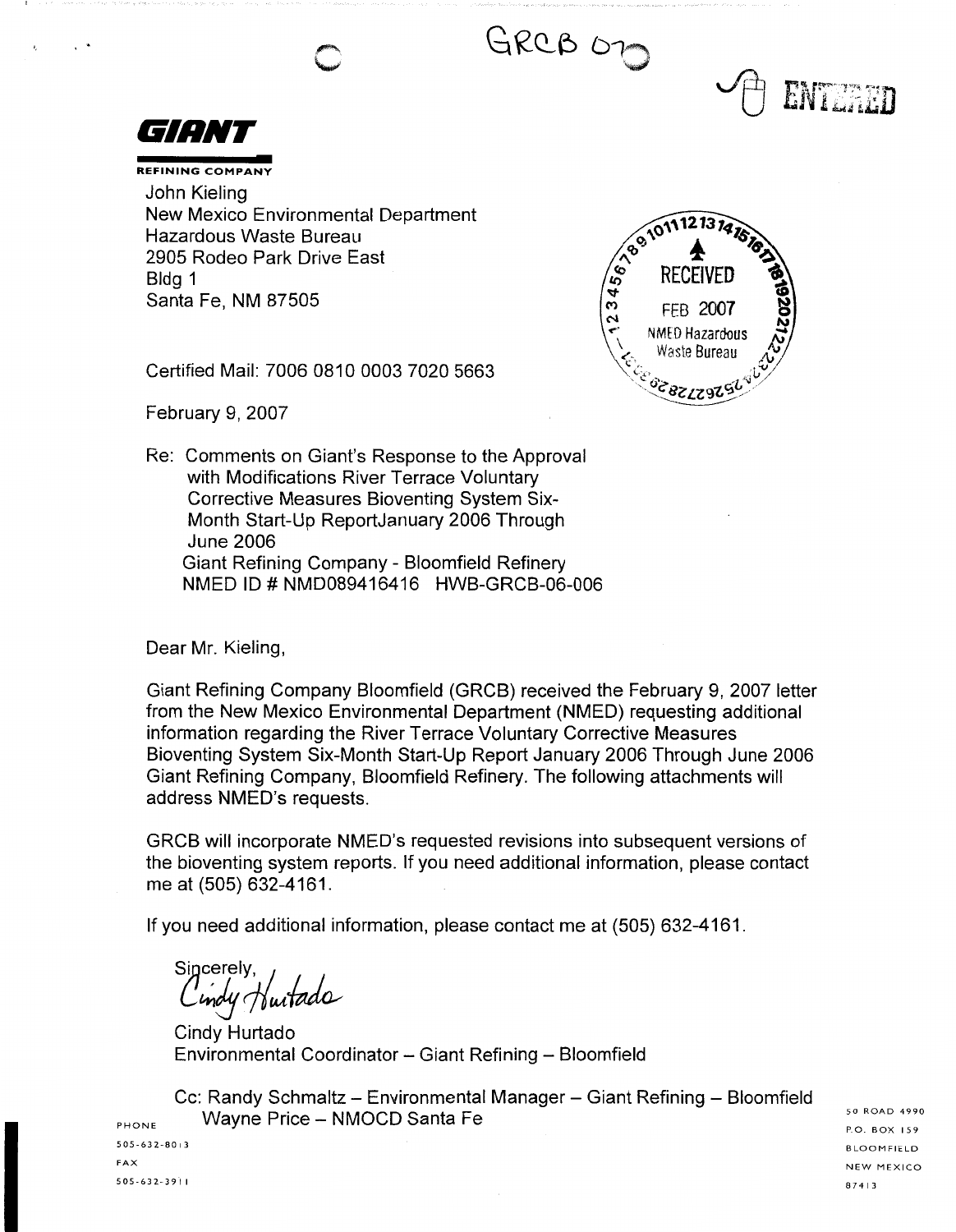## **Response to Comment 9b:**

 $\mathcal{L}^{\pm}$ 

The oxygen and carbon dioxide concentration versus time trend graphs showing the trend analysis based on field data collected during the in situ respiration test for BV-1, BV-3, and TP-9 are attached. A linear trend line was fitted to each 02 data set using Microsoft Excel. The negative slope of the trend line is interpreted as the oxygen utilization rate, which by using soil properties and stoichiometry, translates into an estimate of the rate at which organics are being biodegraded by the soil microbes.

As requested by NMED, the data collected from BV-1, BV-3, and TP-9 was used to calculate the corresponding biodegradation rate using the equation and site-specific variables stated in the River Terrace Bioventing System In Situ Respiration Test Summary. The summary of the calculated results are provided below.

| Well ID | Oxygen<br><b>Utilization</b><br>Rate<br>(%/hr) | <b>Biodegradation</b><br>Rate<br>$(mg/kg*day)$ |
|---------|------------------------------------------------|------------------------------------------------|
| $BV-1$  | 0.0093                                         | 0.15                                           |
| $BV-3$  | 0.0186                                         | 0.30                                           |
| $TP-9$  | $-0.0015$                                      | $-0.02$                                        |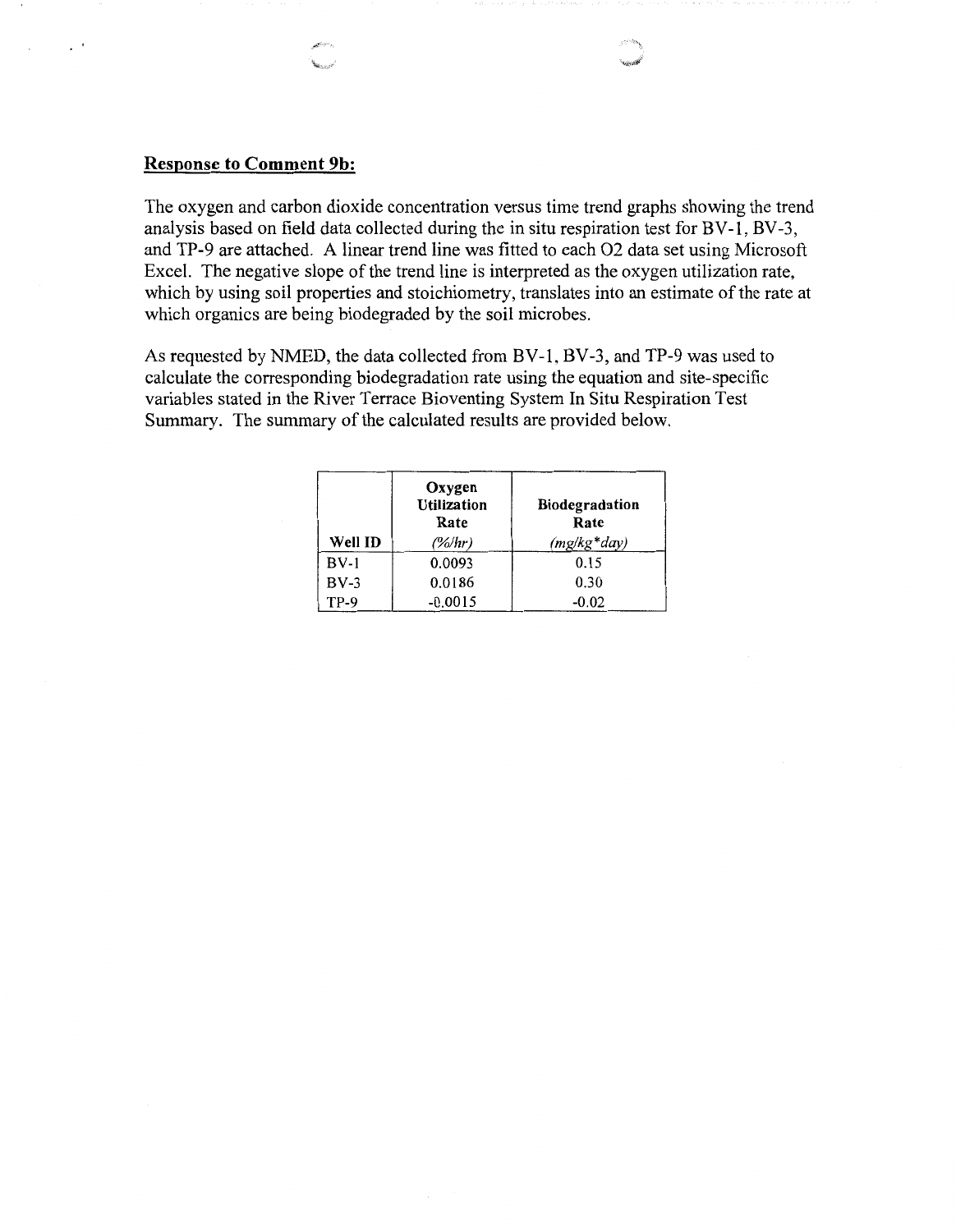**BV•l Respiration Test Data** 

 $\sim 10^4$ 

 $\ddot{\phantom{1}}$ 



| <b>BV-3 Respiration Test Data</b> |  |  |
|-----------------------------------|--|--|
|-----------------------------------|--|--|